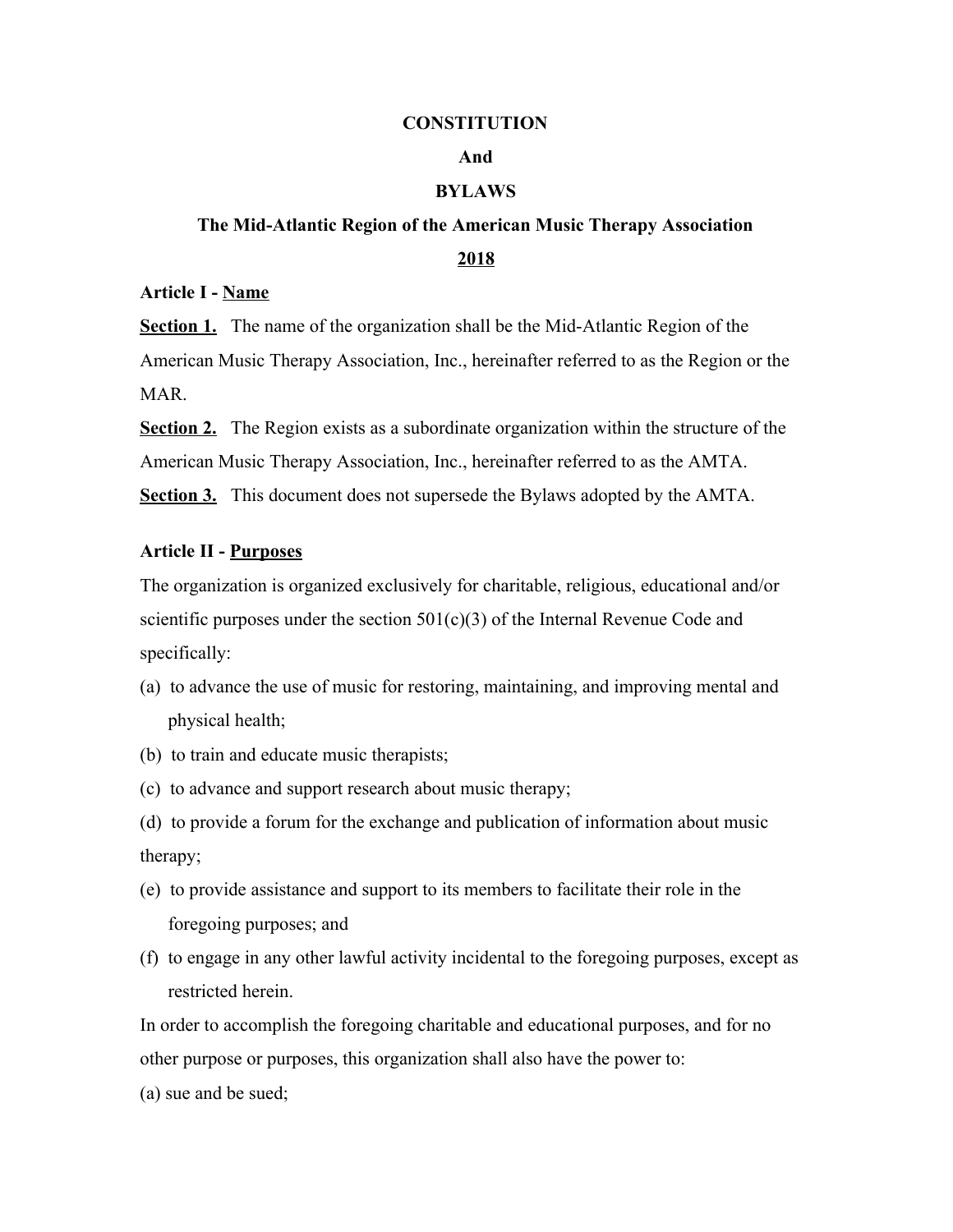(b) make contracts;

- (c) receive property by devise or bequest, subject to the laws regulating the transfer of property by will, and otherwise acquire and hold all property, real or personal including shares of stock, bonds, and securities of corporations;
- (d) act as trustee under any trust whose objectives are related to the principal objects of the corporation, and to receive, hold, administer, and expend funds and property subject to such trust;
- (e) convey, exchange, lease, mortgage, encumber, transfer upon trust or otherwise dispose of all property, real or personal;
- (f) borrow money, contract debts and issue bonds, notes, and debentures, and secure the payment of any performance of its obligations; and
- (g) do all other acts necessary or expedient for the administration of the affairs and attainment of the purposes of this organization; provided, however, that this organization shall not, except to an insubstantial degree, engage in any activities or exercise any powers that are not in furtherance of the primary purposes of this organization.

#### **Article III - Membership**

**Section 1.** Types of membership in the Region shall correspond to membership categories of AMTA.

**<u>Section 2.</u>** Membership privileges and responsibilities shall be specified in the Bylaws.

### **Article IV - Officers**

**<u>Section 1.</u>** The officers of the Region shall be elected and appointed. The authority and duties of each officer shall be as defined in the Bylaws. The methods of the election and appointment, and terms of office, shall be specified in the Bylaws.

**Section 2.** The elected officers of the Region shall be a President, President-Elect, Vice President for Conference Planning, Vice President-Elect for Conference Planning, Vice President for Membership, Immediate Past-President, Treasurer, Treasurer-Elect, Government Relations Chair, Government Relations Chair-Elect, Public Relations Chair.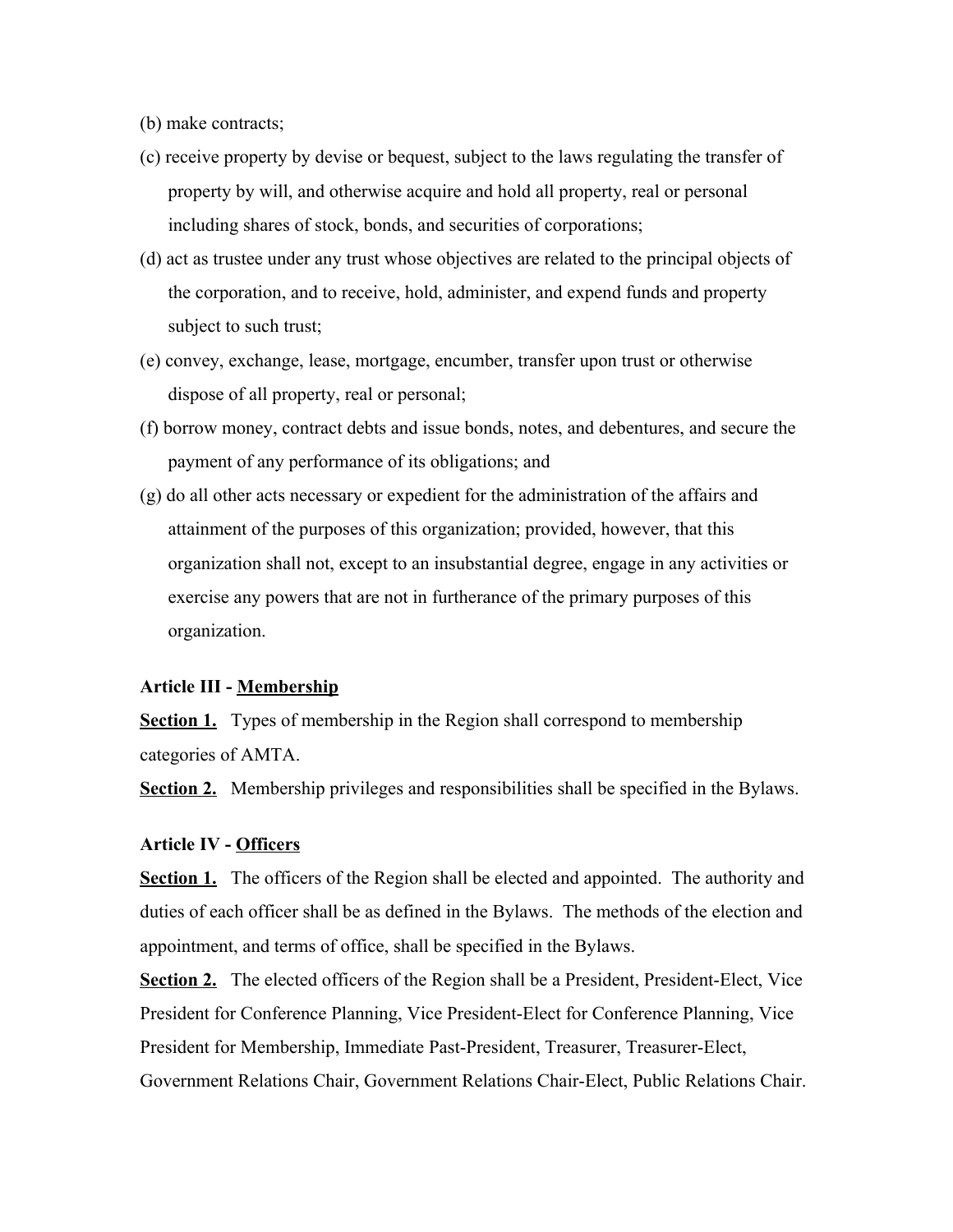**Section 3.** The officers elected by the Mid-Atlantic Region Association of Music Therapy Students, hereinafter referred to as MARAMTS, shall be the Student Affairs Advisor and the Student Representative. The officer elected by the Assembly Delegates and Alternates shall be the Assembly Chair.

**Section 4.** The appointed officers of the Region shall be the Parliamentarian, Assembly Chair, Recording Secretary, Editor of the official regional publication (hereinafter referred to as the Editor), Historian and Archivist.

# **Article V - Executive Board**

**Section 1.** There shall be an Executive Board consisting of thirteen (13) voting members: President, President-Elect, Vice President for Conference Planning, Vice President-Elect for Conference Planning, Vice President for Membership, Immediate Past-President, Treasurer, Treasurer-Elect, Student Affairs Advisor (elected by MARAMTS), Government Relations Chair, Government Relations Chair-Elect, Public Relations Chair, and Student Representative (elected by MARAMTS). The Parliamentarian, Recording Secretary, Editor, Historian, Archivist, and Assembly Chair shall be ex-officio members without the right to vote.

**Section 2.** The Executive Board shall have the power to transact the general business of the Region and shall be responsible for the management and control of its funds. The Executive Board shall review and approve a budget for the forthcoming fiscal year at the Executive Board meeting at the annual conference.

# **Article VI - National Assembly of Delegates**

Delegates and Alternate Delegates to the Assembly of the AMTA shall be elected by the Region. The number of Delegates is determined by directive of the AMTA Board of Directors. Their election and terms of office shall be specified in the Bylaws.

# **Article VII - Representatives to National Standing Committees and Judicial Review Board**

**Section 1.** A representative shall be appointed to each of the National Standing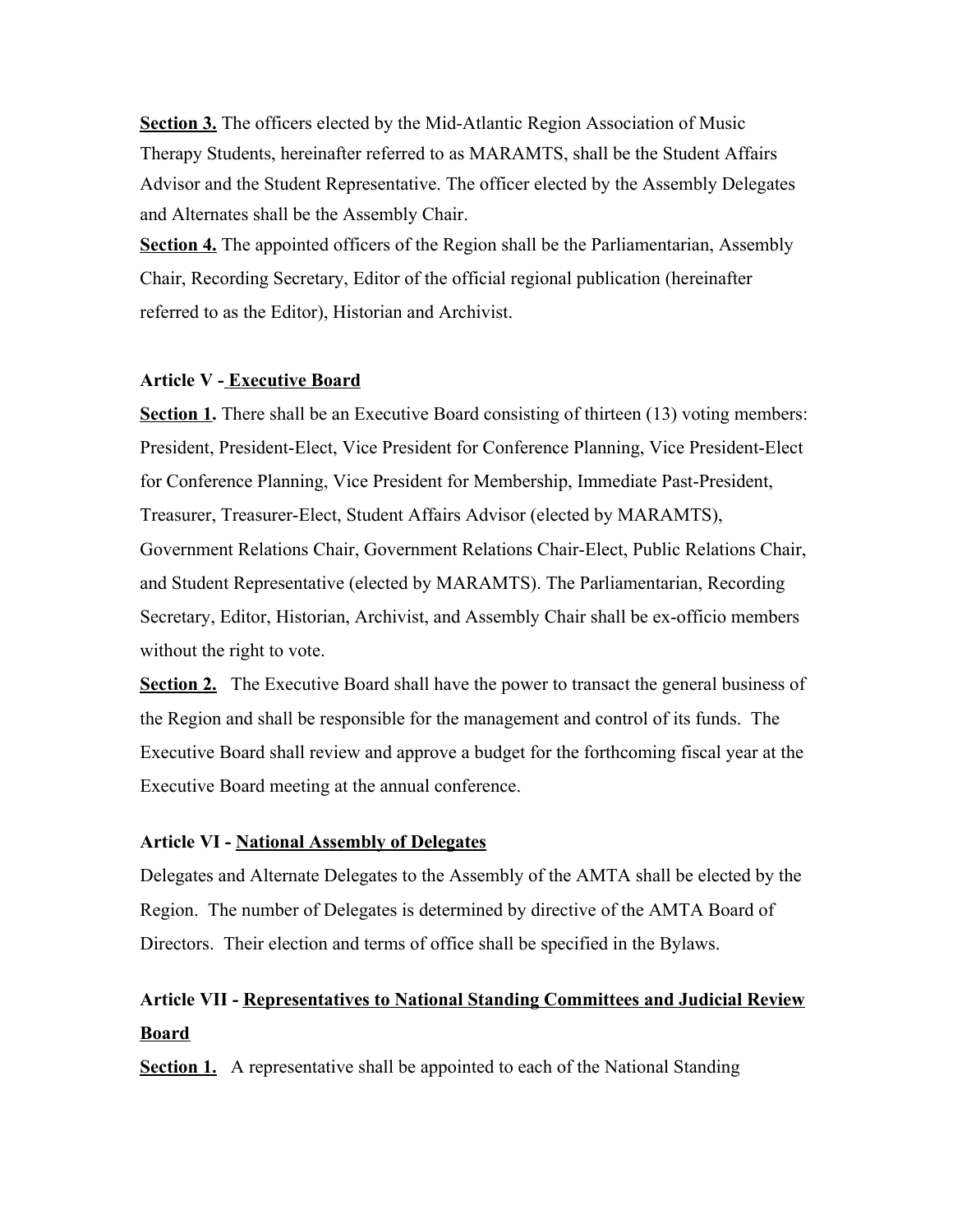Committees and the Judicial Review Board.

**Section 2.** The manner in which these committee and board representatives are selected shall be specified in the Bylaws.

# **Article VIII - Regional Councils and Committees**

**Section 1.** There shall be two standing councils: The National Services Council, and The Regional Conference Council. Members to these councils shall be appointed by the President, with approval of the Executive Board, unless it is already a duty of an elected or appointed position. All council members shall perform such duties as specified in the Bylaws.

**<u>Section 2.</u>** The National Services Council shall be chaired by the Immediate Past-President and include regional representatives to the AMTA standing committees, regional members who sit as members of the AMTA Board of Directors, and the regional representative to the Judicial Review Board.

**Section 3.** The Regional Conference Council shall be chaired by the Vice President for Conference Planning and shall include the Vice President-Elect for Conference Planning, the Regional Event Planner, the Exhibits Coordinator, the Local Host(s), the Continuing Education Coordinator, the Public Relations Chair, and the Vice President of MARAMTS.

**Section 4.** Members of the Finance Committee, Government Relations Committee, Historical Preservation Committee, Nominating Committee, Public Relations Committee, Regional Ad Hoc Committees, and Research Committee shall be appointed by the President with Executive Board approval. The Finance Committee, Government Relations Committee, Historical Preservation Committee, Nominating Committee, Public Relations Committee, and Research Committee shall perform such duties as specified in the Bylaws. The regional ad hoc committees shall perform such duties as authorized by the Executive Board.

# **Article IX - Special Interest Groups and State Associations**

Members of the Region may petition the Executive Board to approve the formation of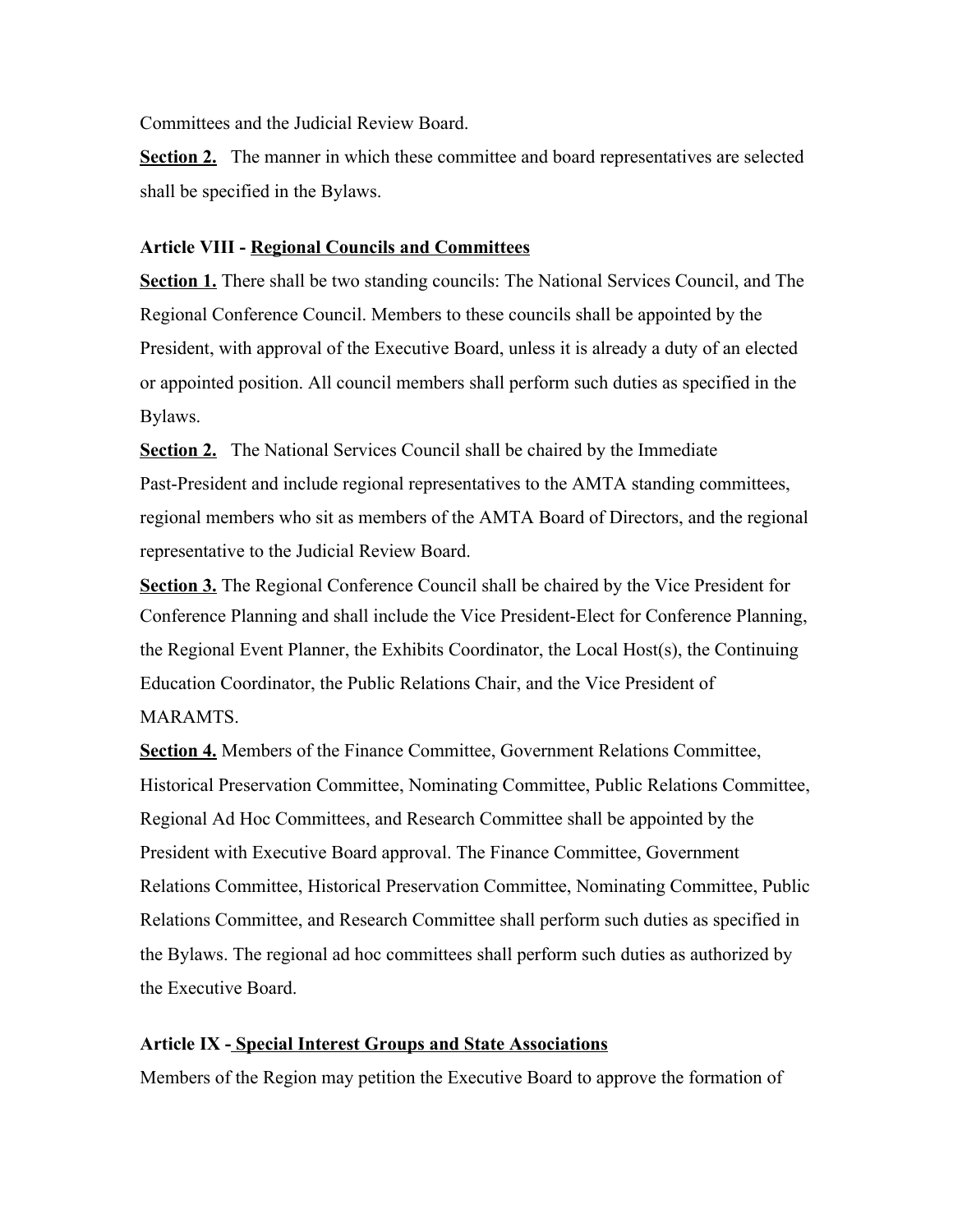Special Interest Groups or State Associations of the MAR. The Executive Board, in turn, may approve such Special Interest Groups or State Associations, in accordance with procedures specified in the Bylaws.

#### **Article X - Meetings**

**Section 1.** An annual regional conference shall be held. The location and date shall be determined by the Executive Board. Business meetings, including all voting meetings shall be held before the final day of the annual regional conference to ensure maximum participation.

**Section 2.** Notice of all regional business meetings shall be provided to members entitled to vote not less than 10 nor more than 60 days prior to the meeting.

**Section 3.** A membership meeting of the Region shall be called at the National Conference. The President shall coordinate with the AMTA Vice President to ensure meeting is scheduled.

**Section 4.** Additional meetings of the Region shall be called by the President, if requested by seven (7) members of the Executive Board or upon signed petition by thirty-five (35) professional members of the Region.

**Section 5.** A minimum of two (2) meetings of the Executive Board shall be held annually. The dates of these meetings shall be set as far in advance as possible and be open to all regional members in good standing. Special meetings of the Executive Board shall be called by the President or upon the joint written request of no less than seven (7) members of the Executive Board.

## **Article XI - Quorum**

**Section 1.** Quorum of the Executive Board shall consist of at least six (6) elected officers of the Executive Board.

**<u>Section 2</u>**. Quorum of the Executive Board plus twenty-five (25) other professional members of the Region shall constitute quorum for regional business meetings. At no time shall the lack of quorum at a non-business session prevent those present from proceeding with the program of the day.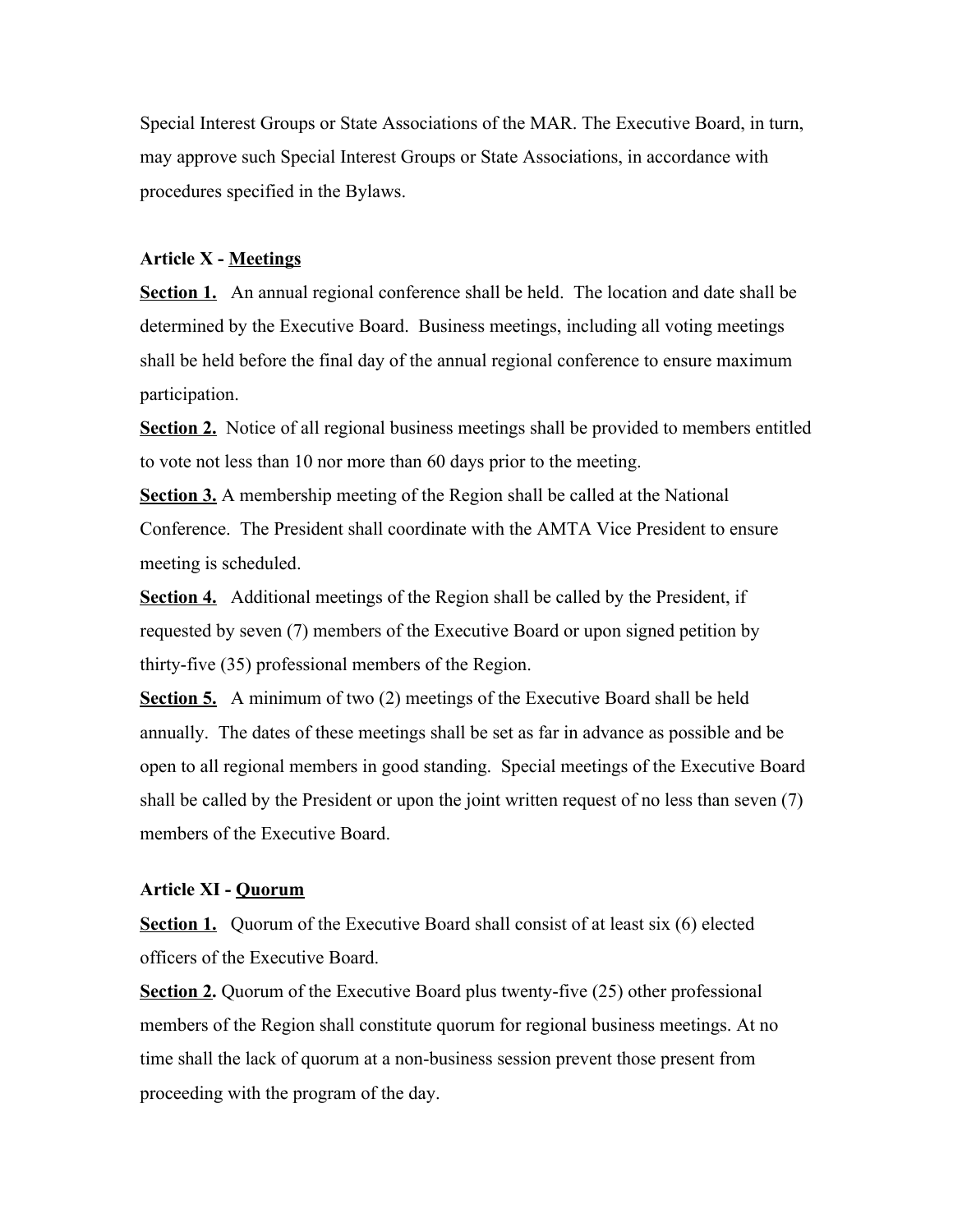# **Article XII - Publication**

There shall be an official publication of the Region. Publication circulation shall be stated in the Bylaws.

# **Article XIII - Amendments**

**Section 1.** This Constitution may be amended at a business meeting during the regional conference by a two-thirds vote of the members present provided that there is quorum and provided that the proposed amendments have been submitted to the membership at least two weeks in advance of the meeting. If more expedient or more fiscally appropriate, a vote may be implemented if sent to all voting members with at least quorum response.

**Section 2.** Bylaws may be adopted, amended, or replaced at any business meeting of any regional conference by a two-thirds vote of the members present provided there is quorum and provided that the proposed changes are presented to the members present and submitted in writing no later than one (1) day prior to that meeting. If more expedient or more fiscally appropriate, a vote may be implemented if sent to all voting members with at least quorum response.

# **Article XIV - Charitable Activity Restrictions**

No part of the net income of the organization shall inure to the benefit of or be distributed to its directors, officers, or other private persons, except that the organization shall be authorized and empowered to pay reasonable compensation for services actually rendered and to make payments and distributions in furtherance of the purposes and objects of this organization. No substantial part of the activities of the organization shall be the carrying of propaganda or otherwise attempting to influence legislation, and the organization shall not participate in or intervene in any political campaign on behalf of any candidate for public office. Notwithstanding any other provisions set forth in this Constitution, at any time during which it is deemed a private foundation, the organization shall not engage in any act of self-dealing as defined in Section 4941(d) of the Internal Revenue Code of 1986 or corresponding provisions of any subsequent federal tax laws; the organization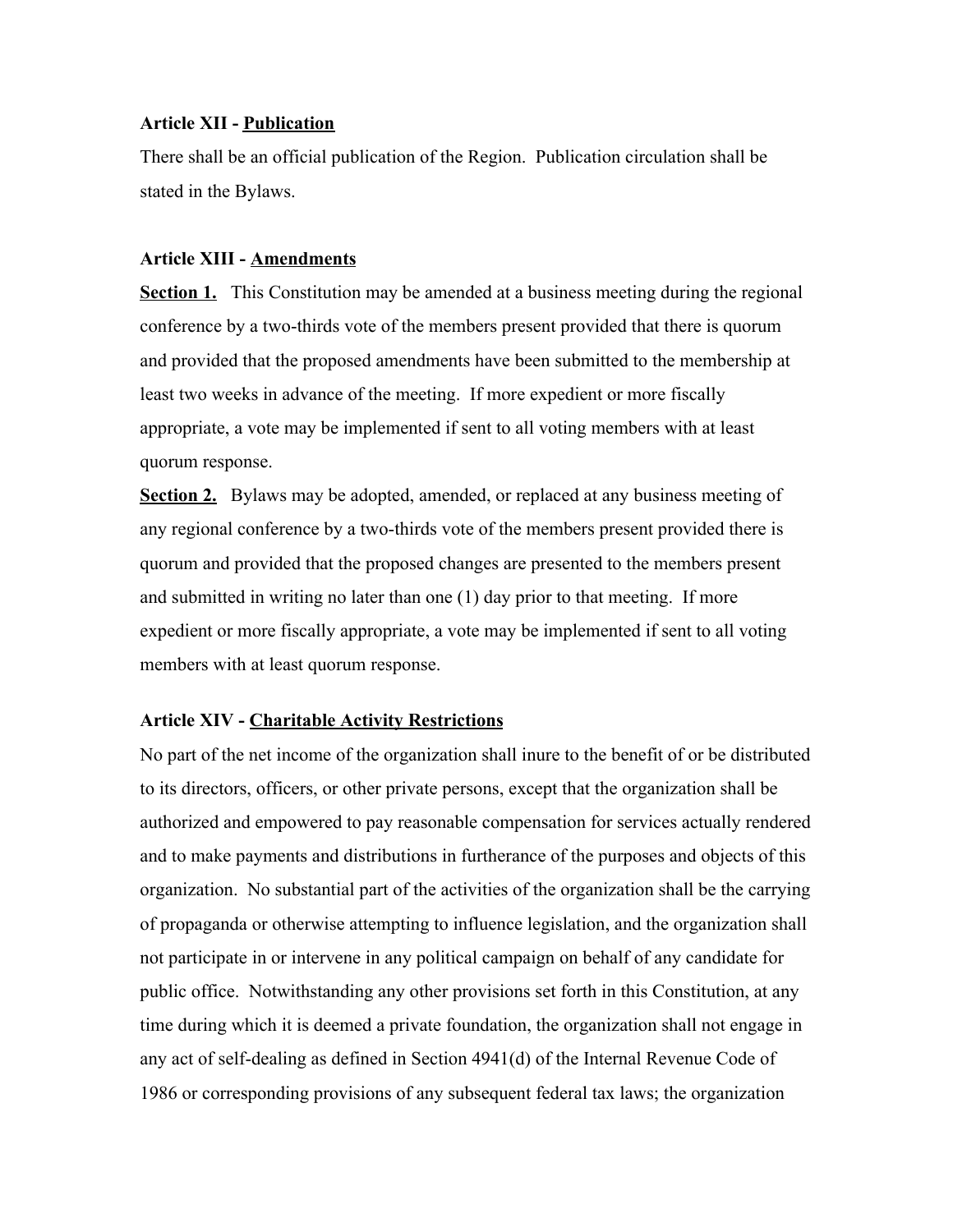shall distribute its income for each taxable year at such time and in such manner as not to become subject to the tax on undistributed income imposed by Section 4942 of the Internal Revenue Code of 1986 or corresponding provisions of any subsequent federal tax laws; the organization shall not own any excess business holdings that would subject it to tax under Section 4943 of the Internal Revenue Code of 1986 or corresponding provisions of any subsequent federal tax laws; the organization shall not make any investments in such manner as to subject the organization to the tax imposed by Section 4944 of the Internal Revenue Code of 1986 or corresponding provisions of any subsequent federal tax laws; and the organization shall not make any taxable expenditures as defined in Section 4945(d) of the Internal Revenue Code of 1986 or corresponding provisions of any subsequent federal tax laws. Notwithstanding any other provisions of this Constitution, the organization shall not conduct or carry on any activities not permitted to be conducted or carried on by an organization exempt from tax under Section 501(c)(3) of the Internal Revenue Code of 1986 or corresponding provisions of any subsequent federal tax laws, or by an organization contributions to which are to be deductible under Section  $170(c)(2)$  of such Code, or corresponding provisions of any subsequent federal tax laws.

#### **Article XV - Dissolution**

Upon the dissolution of the organization or the winding up of its affairs, the assets of the organization shall be distributed exclusively for charitable or educational purposes within the meaning of section  $501(c)(3)$  of the Internal revenue code. Organizations having purposes similar to those of this organization shall be preferred.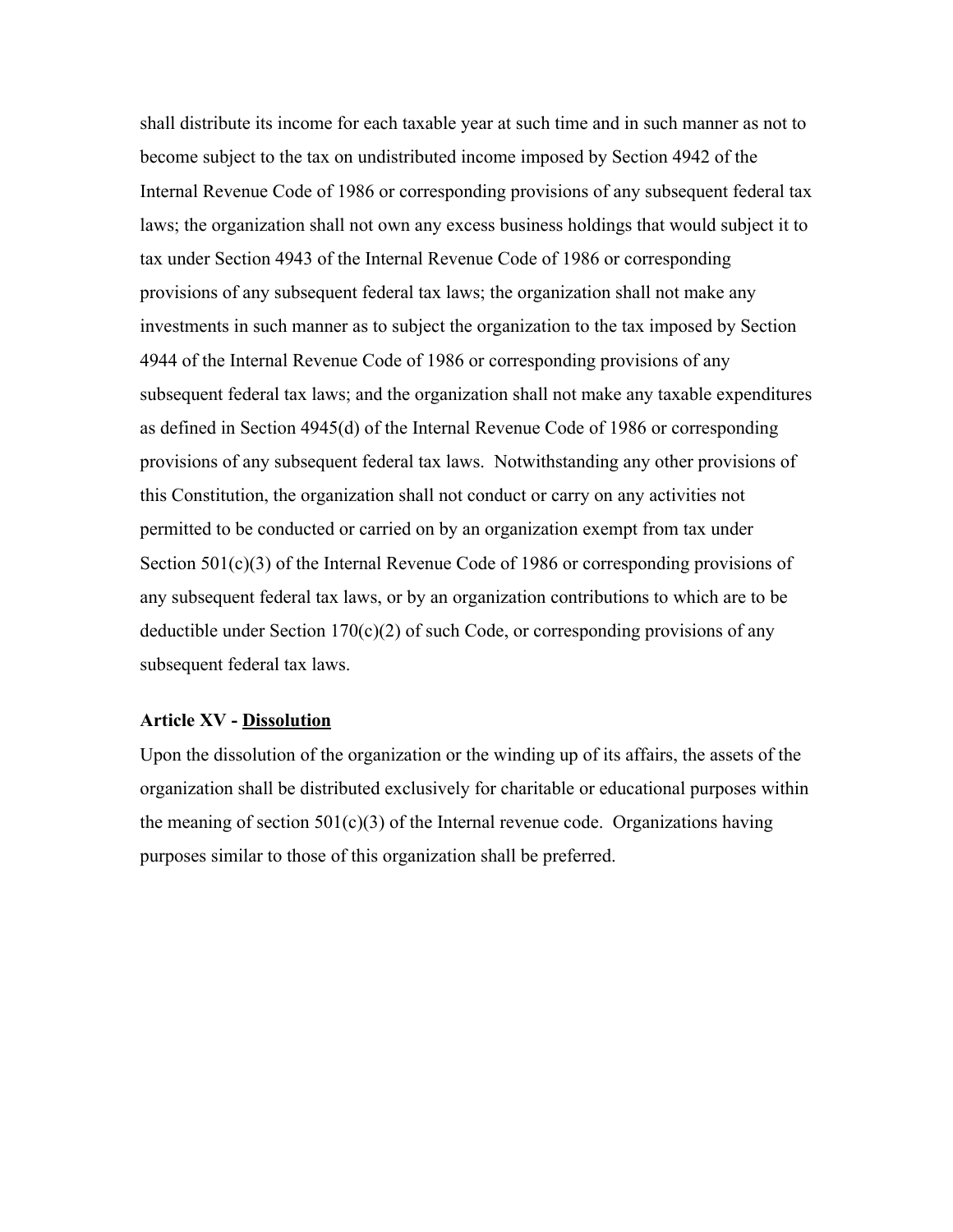#### **BYLAWS**

#### **Article I - Membership**

**Section 1.** Membership shall be open to all persons and organizations who hold any type of membership in the American Music Therapy Association, and who are residents, employees, students, or organizations in New York, Pennsylvania, New Jersey, Maryland, Delaware, Virginia, West Virginia, or the District of Columbia.

**Section 2.** Such membership shall provide the privileges of participation in the activities of the Region and of receiving the official regional publication and all other publications of the Region.

**Section 3.** Only professional members in good standing, student members who have been professional members but have returned to graduate school and student status, retired professional members and Honorary Life Members who are eligible for professional membership may hold office or vote.

**Section 4.** Student members in good standing shall have the right to participate in the activities of the Region, to receive the official regional publication, or other publications of the Region, and to hold the office of Student Representative to the Executive Board. **Section 5.** All other members in good standing, except those delineated in Sections 3 and 4, shall have the right to participate in the activities of the Region, and to receive the official regional publication, or other publications of the Region.

#### **Article II - Dues**

**Section 1.** All members are required to pay dues to the AMTA and the Region concurrently. Any member in good standing in another Region coming into Mid-Atlantic Region will be accepted in good standing for the duration of the fiscal year. Any AMTA Honorary Life Member living in the MAR shall be extended an Honorary Life Membership in the MAR.

**Section 2.** The membership year shall begin January 1 and end December 31.

# **Article III - Duties of Elected Officers**

**Section 1.** The President shall: preside at all meetings of the Region; call and preside at all meetings of the Executive Board; be ex officio member of all committees except the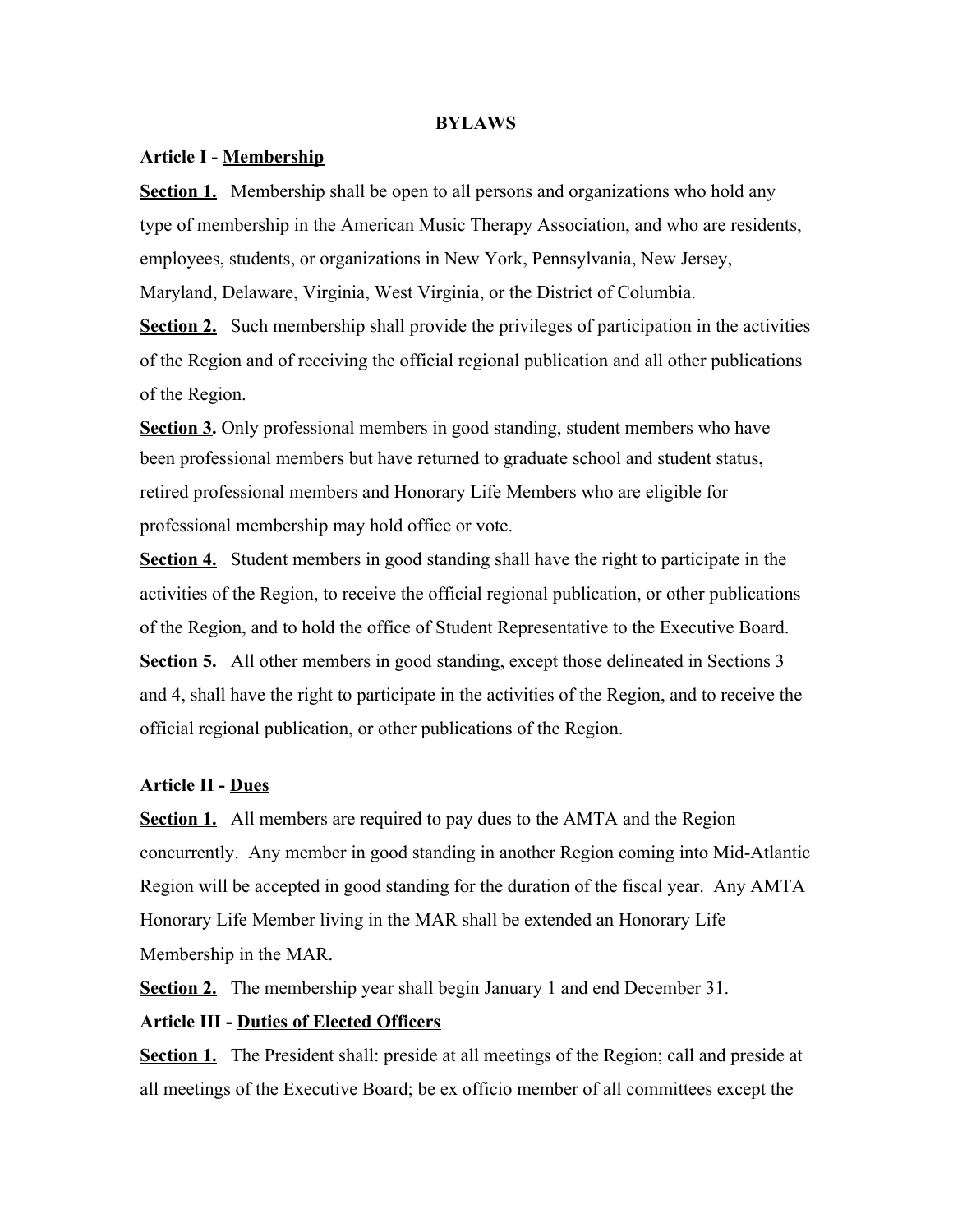Nominating Committee; be a representative to the Assembly of Delegates; make all designated appointments subject to the approval of the Executive Board; perform all other duties commensurate with the stated purpose of the organization; communicate with, advise, and guide corresponding student officer; establish and/or maintain a handbook outlining job responsibilities; and submit an annual written report at the regional conference.

**Section 2.** The President-Elect shall: assist the President as requested; study the duties of the President in order to be prepared at the appropriate time to take over the responsibilities of this office; assume all duties of the President in case of resignation or removal of the President; attend Regional Executive Board meetings; be a representative to the Assembly of Delegates; seek input, lead on-going study and propose changes in the Constitution and Bylaws as may be deemed necessary; oversee long-range planning; serve as a member of the Nominating Committee; serve as a member of the Finance Committee; ensure that all new officers and appointees receive their handbooks outlining job responsibilities; maintain on computer all officer handbooks; update the handbooks on a yearly basis following the Fall Executive Board meeting with input from officers and the Executive Board; present the updated handbooks to the officers and Executive Board on a yearly basis at the annual Spring conference; establish and/or maintain communication with the Editor(s) of the official regional publication on a quarterly basis; establish and/or maintain a handbook outlining job responsibilities; submit an annual written report at the regional conference; serve as a liaison between state associations and the MAR board to facilitate communication between the states and the MAR; and carry out such other duties as may be assigned by the President or the Executive Board. **Section 3.** The Vice President for Conference Planning shall: assume the duties of the President in case of absence of both the President and President-Elect; succeed to the Presidency in case of the resignation of both the President and President-Elect; attend Regional Executive Board meetings; chair the Conference Council; serve as Program Chair, taking complete charge of program planning for the annual regional conference and conferring on all details of management with any committees appointed to arrange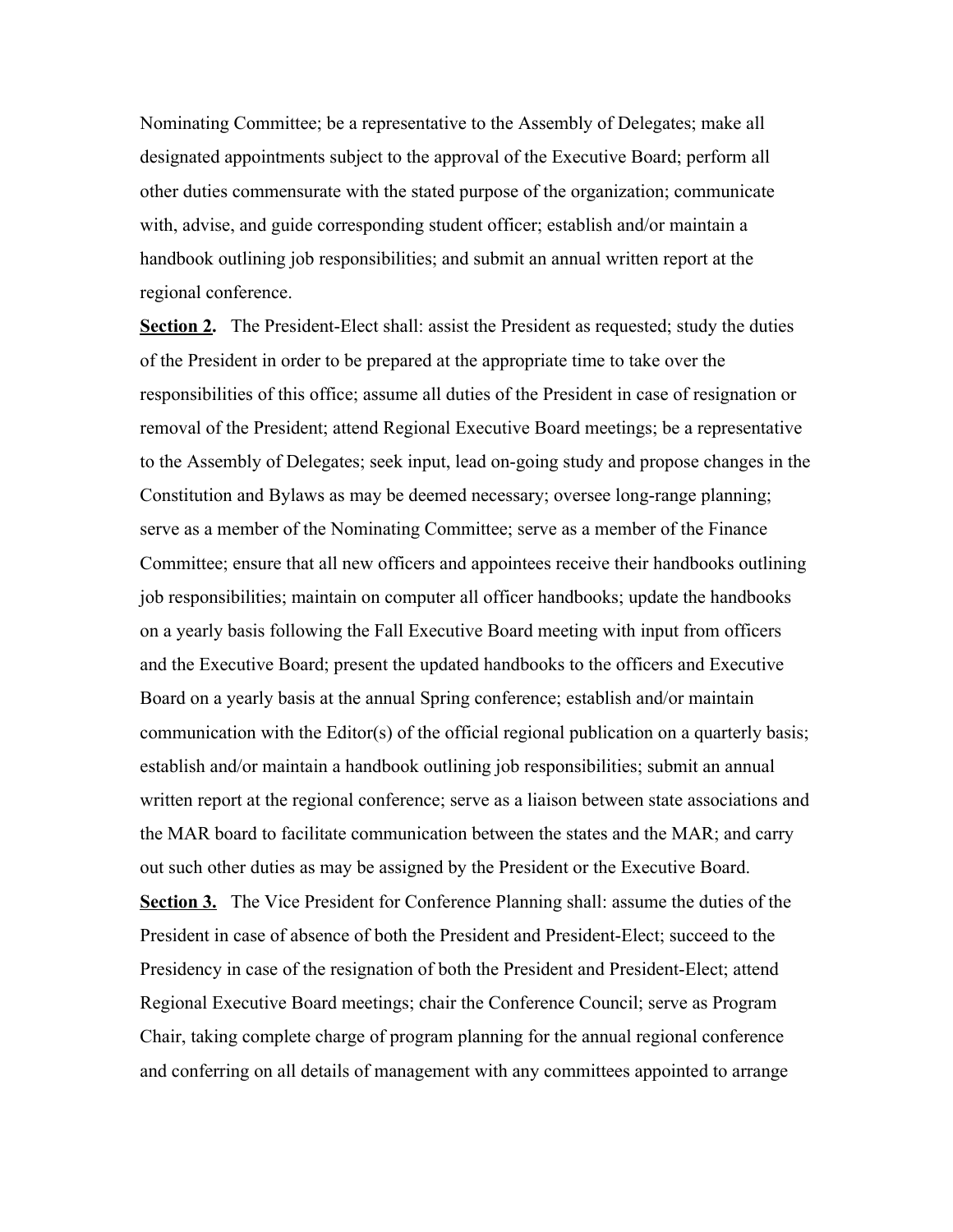for conference programs; develop and send out conference publicity; work with the Regional Event Planner, the Local Host(s), the Continuing Education Coordinator, and the Exhibits Coordinator, and the Vice President of the MARAMTS; establish and/or maintain a handbook outlining job responsibilities; submit an annual report at the regional conference; and carry out such other duties as may be assigned by the President or the Executive Board.

**Section 4.** The Vice President for Membership shall: succeed to the presidency in case of the resignation of the President, President-Elect, and the Vice President for Conference Planning; chair the Regional Services Council; serve as regional representative to the Membership Committee of the AMTA; maintain official statistical records of the membership for the Mid-Atlantic Region; correspond with members on related matters; correspond with the national Director of Membership Services to facilitate the transmission of information to the regional members; coordinate professional scholarships; highlight membership contributions; coordinate emergency crisis response efforts; attend Regional Executive Board meetings; establish and/or maintain a handbook outlining job responsibilities; submit an annual written report at the regional conference; and carry out such other duties as may be assigned by the President or the Executive Board.

**Section 5.** The Immediate Past President shall: endeavor to effect a smooth transition of power by assisting and advising the new President as necessary; chair the National Services Council; chair the Nominating Committee appointed by the President; present the slate of nominees to the membership; facilitate the election of the Assembly Chair; attend Regional Executive Board meetings; serve as a member of the Assembly of Delegates; serve as a member of a Constitution and Bylaws Revision Committee; serve as a member of the Historical Preservation Committee; establish and/or maintain a handbook outlining job responsibilities; submit an annual written report at the regional conference; and carry out such other duties as may be assigned by the President or the Executive Board.

**Section 6.** The Vice President-Elect for Conference Planning shall: study the duties of the Vice President for Conference Planning in order to be prepared at the appropriate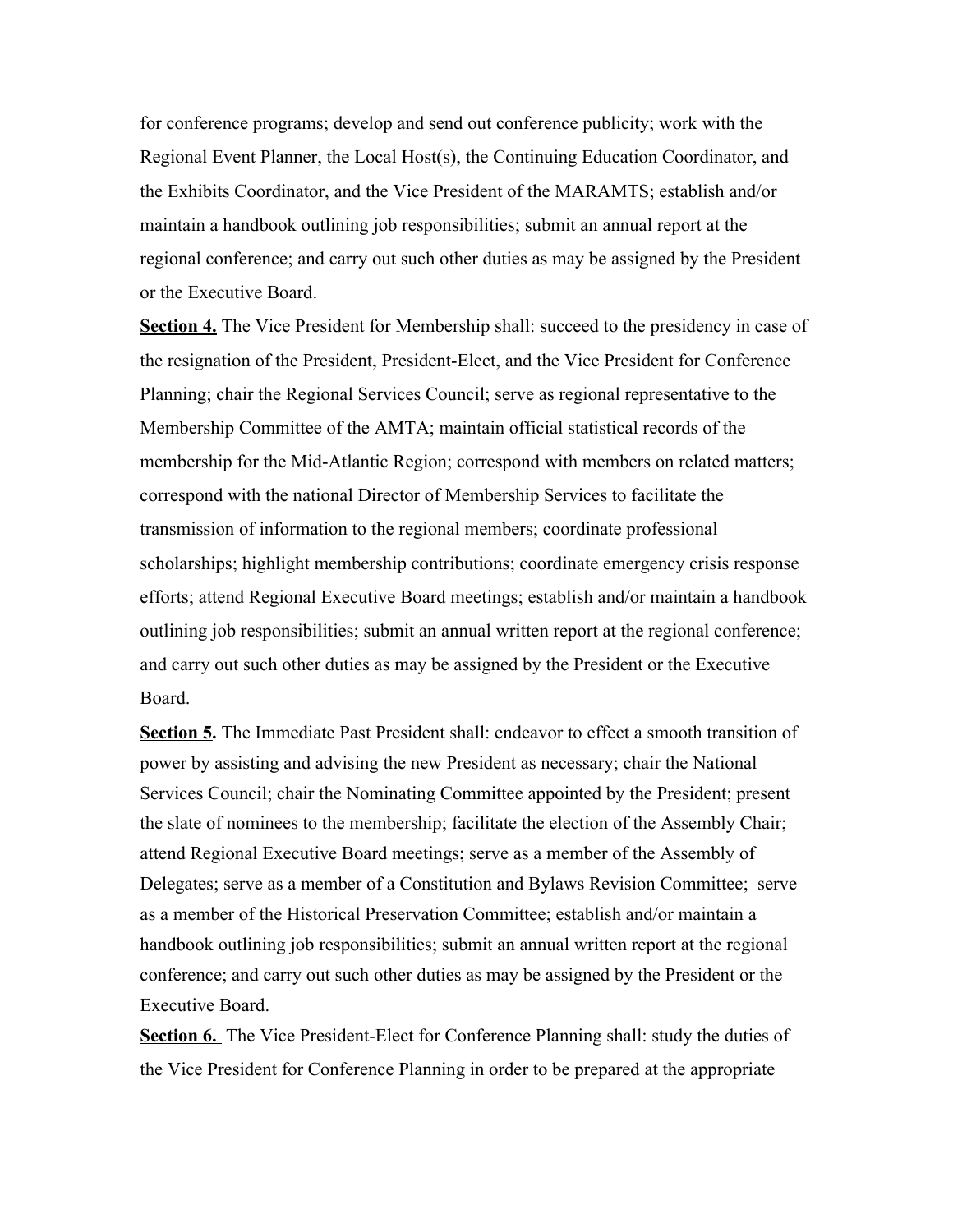time to take over the responsibilities of the office; assist the Vice President for Conference Planning as requested; maintain communication with the Vice President for Conference Planning; attend Regional Executive Board meetings and regional conferences during their term of office; maintain handbooks that outline the duties of the regional conference local host committee; establish and/or maintain a handbook outlining job responsibilities; and carry out such other duties as may be assigned by the President or the Executive Board.

**Section 7.** The Treasurer shall: pay all bills authorized by the Executive Board and issue reimbursement within 30 days of receipt of the request; keep an itemized account of all receipts and disbursements; present a financial report to the Executive Board regularly; publish the financial report in the regional publication; provide AMTA with financial information necessary to complete tax filing as requested by AMTA; chair the Finance Committee appointed by the President; attend Regional Executive Board meetings; communicate with, advise, and guide the corresponding student officer; establish and/or maintain a handbook outlining job responsibilities; submit an annual written report at the regional conference; and carry out such other duties as may be assigned by the President or the Executive Board.

**Section 8.** The Treasurer-Elect shall: study the duties of the Treasurer in order to be prepared at the appropriate time to take over the responsibilities of the office; assist the Treasurer as requested; maintain communication with the Treasurer; serve as Conference Treasurer for conferences of the Region; assume all duties of the Treasurer in case of resignation or removal of the Treasurer; attend Regional Executive Board meetings and conferences of the Region during their term of office; serve as a member of the Finance Committee; establish and/or maintain a handbook outlining job responsibilities; and carry out such other duties as may be assigned by the President or the Executive Board. **Section 9.** The Public Relations Chair shall: coordinate regional public relations efforts; maintain the Regional website and social media outlets; facilitate communication between the webmaster the the Executive Board; serve as regional representative to the Workforce Development and Retention Committee of AMTA; attend Regional Executive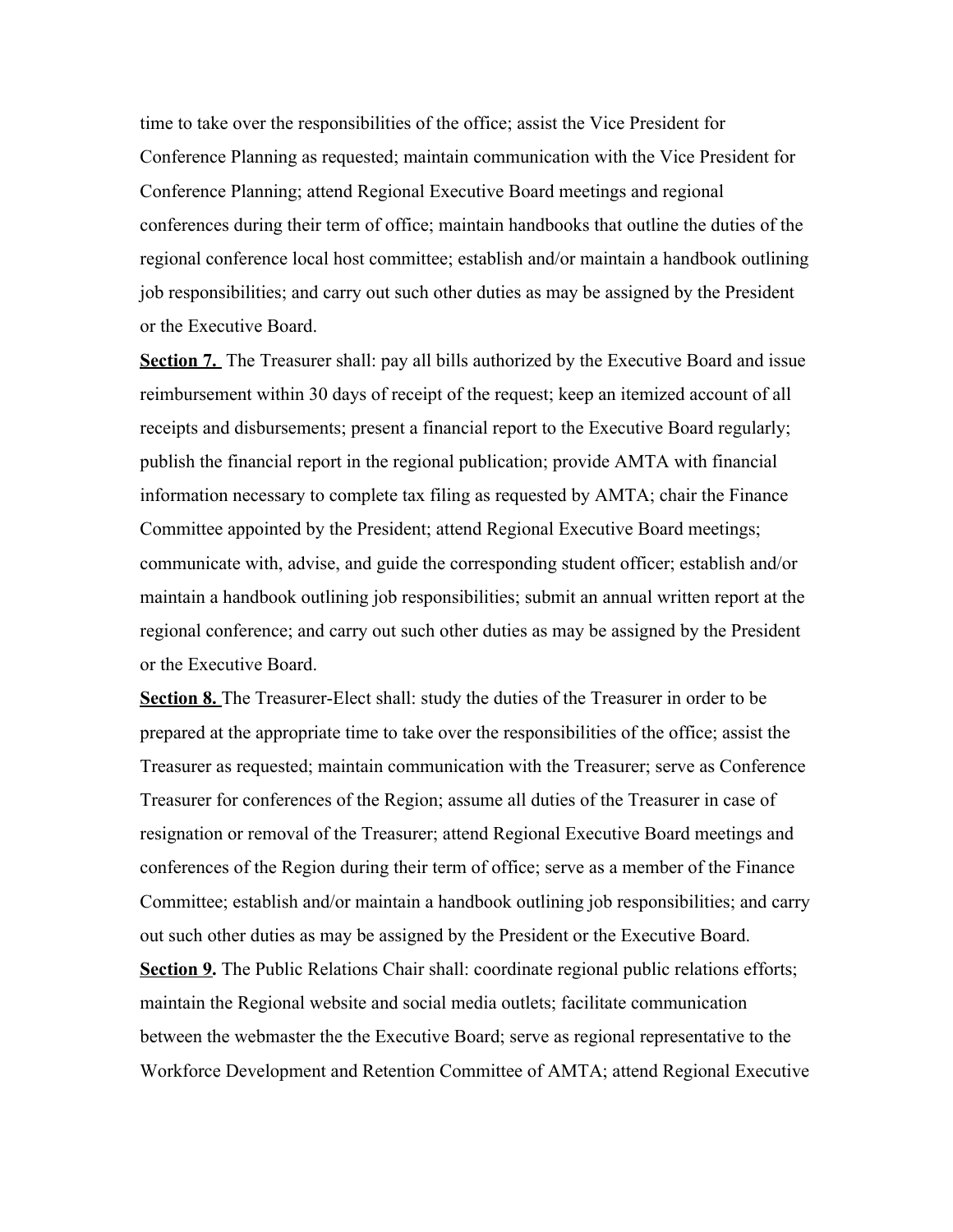Board meetings; request that the President appoint Public Relations Committee members, as needed, to assist in developing and maintaining public relations efforts across the region; maintain regular communication with Public Relations Committee to assist them in fulfilling their duties as outlined in Article IX, Section 3, of the Bylaws; establish and/or maintain a handbook outlining job responsibilities; submit an annual, written report at the regional conference; and carry out such other duties as may be assigned by the President and Executive Board.

**Section 10**. The Government Relations Chair shall: serve as regional representative to the Government Relations Committee of AMTA; establish and/or maintain a handbook outlining job responsibilities; attend Regional Executive Board meetings; submit annual written report at the regional conference; coordinate state efforts in implementing the AMTA/CBMT State Recognition Operational Plan within the MAR; submit to the President proposed state task force chairs for Board appointment to state task forces (for areas specified in Article V, Section 2 of the Bylaws); direct and assist the State Task Forces in advocating change in public policy conducive to the practice of music therapy; assist State Task Forces in facilitating communication among music therapists in their areas; direct issues and concerns from the membership, and/or the State Task Forces, to the Executive Board and the appropriate committees; maintain regular communication with AMTA and CBMT in order to work collaboratively in implementing the State Recognition Operational Plan within the MAR; and carry out such other duties as may be assigned by the President or the Executive Board.

**Section 11.** The Government Relations Chair-Elect shall: study the duties of the Government Relations Chair in order to be prepared at the appropriate time to take over the responsibilities of the office; assist the Government Relations Chair as requested; maintain communication with the Government Relations Chair; assume all duties of the Government Relations Chair in case of resignation or removal of the Government Relations Chair; attend Regional Executive Board meetings during their term of office; participate in regional State Task Force conference calls; establish and/or maintain a handbook outlining job responsibilities; and carry out such other duties as may be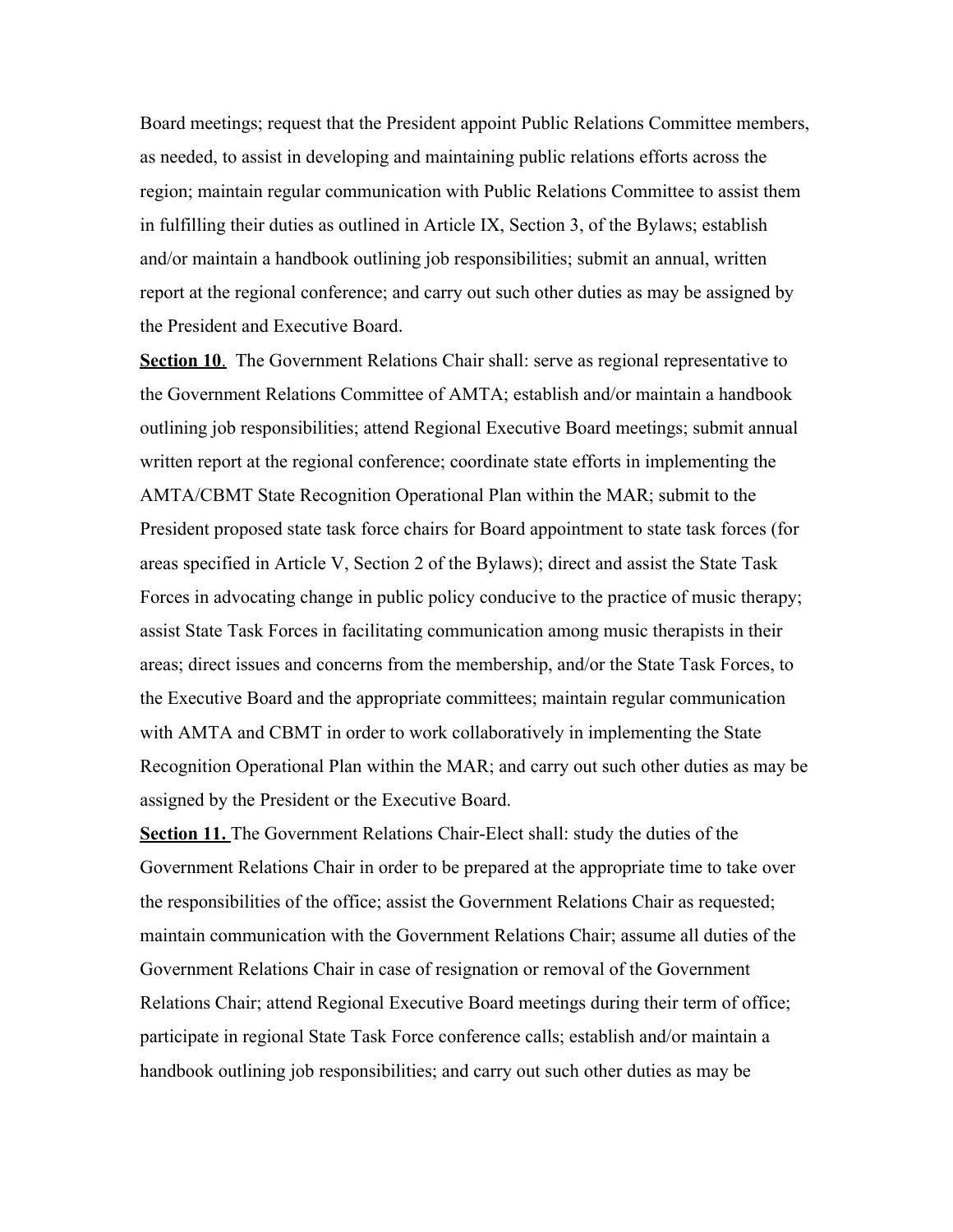assigned by the President or the Executive Board.

**Section 12.** The Student Affairs Advisor shall: serve as the regional representative to the Student Affairs Advisory Board of AMTA; attend Regional Executive Board meetings; serve as a conduit for student problems and concerns, referring to appropriate committees and officers; keep the Regional Executive Board advised of all regional and national student activities; communicate with, advise, and guide corresponding student officer; establish and/or maintain a handbook outlining job responsibilities; submit a written report at the annual regional conference; coordinate and administrate the Jenny Shinn Memorial Scholarship, the Sophomore and Junior Scholarships, and any other student scholarships/awards initiated by the MAR or MARAMTS; and carry out such other duties as may be assigned by the President or the Executive Board.

**Section 13.** The Student Representative shall: hold the current office of Vice President of MARAMTS; communicate with other music therapy students in AMTA affiliated schools; report student views and concerns to the Board; attend Regional Executive Board meetings; and carry out such other duties as may be assigned by the President or the Executive Board; and serve on the Conference Council.

#### **Article IV - Duties of Appointed Officers**

**Section 1.** The Recording Secretary shall: send out meeting announcements; distribute agendas; keep minutes of all meetings of the Executive Board and the general membership; tally and record all email votes in the Executive Board files, notify the President of the outcome, and include the results in their report to Board; and assure that corporate minutes are maintained. The Recording Secretary shall submit copies of all minutes to the Executive Board, the Archivist, and the webmaster for posting on the Regional website. The Recording Secretary shall also: communicate with, advise, and guide the corresponding student officer; establish and/or maintain a handbook outlining job responsibilities; and carry out such other duties as may be assigned by the President or the Executive Board.

**<u>Section 2.</u>** The Editor shall: edit, supervise, and publish the official regional publication which shall be published quarterly pending availability of funds; and submit a report at the annual conference. The Editor shall: attend Regional Executive Board meetings;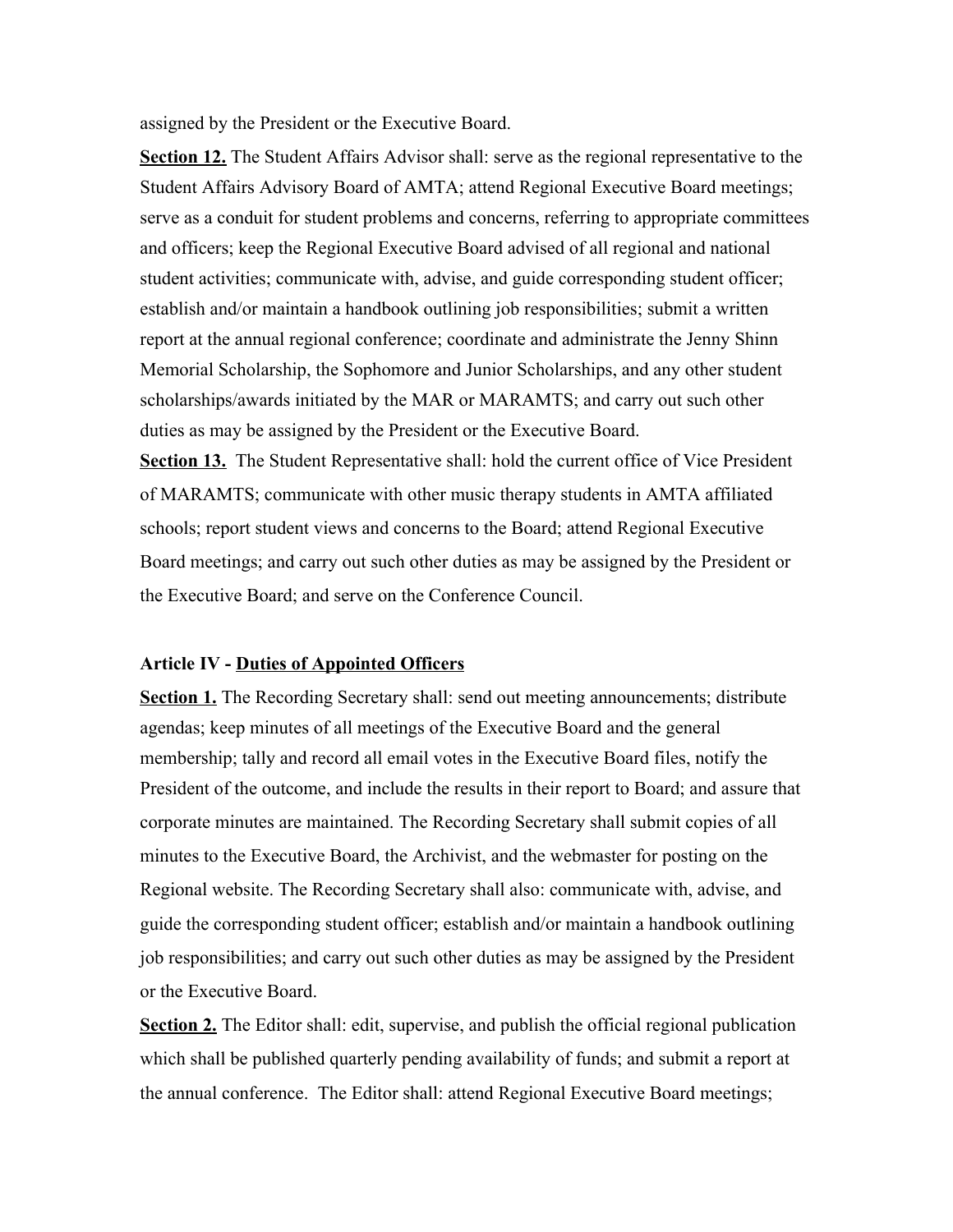establish and/or maintain a handbook outlining job responsibilities; and communicate with, advise and guide the corresponding student officer. The Editor shall carry out such other duties as may be assigned by the President or the Executive Board. **Section 3.** The Assembly Chair shall: serve as a liaison among the Executive Board, Assembly Delegates and Alternates and the general membership; attend Regional Executive Board meetings, disseminate information related to issues expected to come before the Assembly to the general membership; solicit feedback from the membership on issues that are to come before the Assembly; ensure that Alternate Delegates receive a copy of any correspondence from the Speaker, including the mid-year report; submit a written report for publication in the newsletter following the annual Assembly of Delegates meeting; work with the President and the Delegates and Alternates to insure attendance and participation in Assembly meetings at each national conference; and carry out such other duties as may be assigned by the President or the Executive Board. **Section 4.** The Historian shall, with the Archivist, co-chair the Historical Preservation Committee; preserve and share pertinent events within the MAR; publish any findings of historical value in the regional publication; coordinate historical displays and the dissemination of historical information; establish and/or maintain a handbook outlining job responsibilities; submit an annual written report at the regional conference; and carry out such other duties as may be assigned by the President or the Executive Board. **Section 5.** The Parliamentarian shall: be knowledgeable of the MAR Constitution and By-Laws as well as Robert's Rules of Order, most recent edition; assist the MAR Executive Board in interpreting the Constitution, By-Laws and rules of order; and advise the President on the proper procedures for the conduct of Executive Board and Regional

business meetings.

**Section 6.** The Archivist shall, with the Historian, co-chair the Historical Preservation Committee; maintain the regional Archives, including identifying best methods for maintaining, storing, and (when appropriate) digitizing various types of documents and artifacts; forward appropriate items to the AMTA Archivist for permanent preservation in the AMTA Archives; establish and/or maintain a handbook outlining job responsibilities;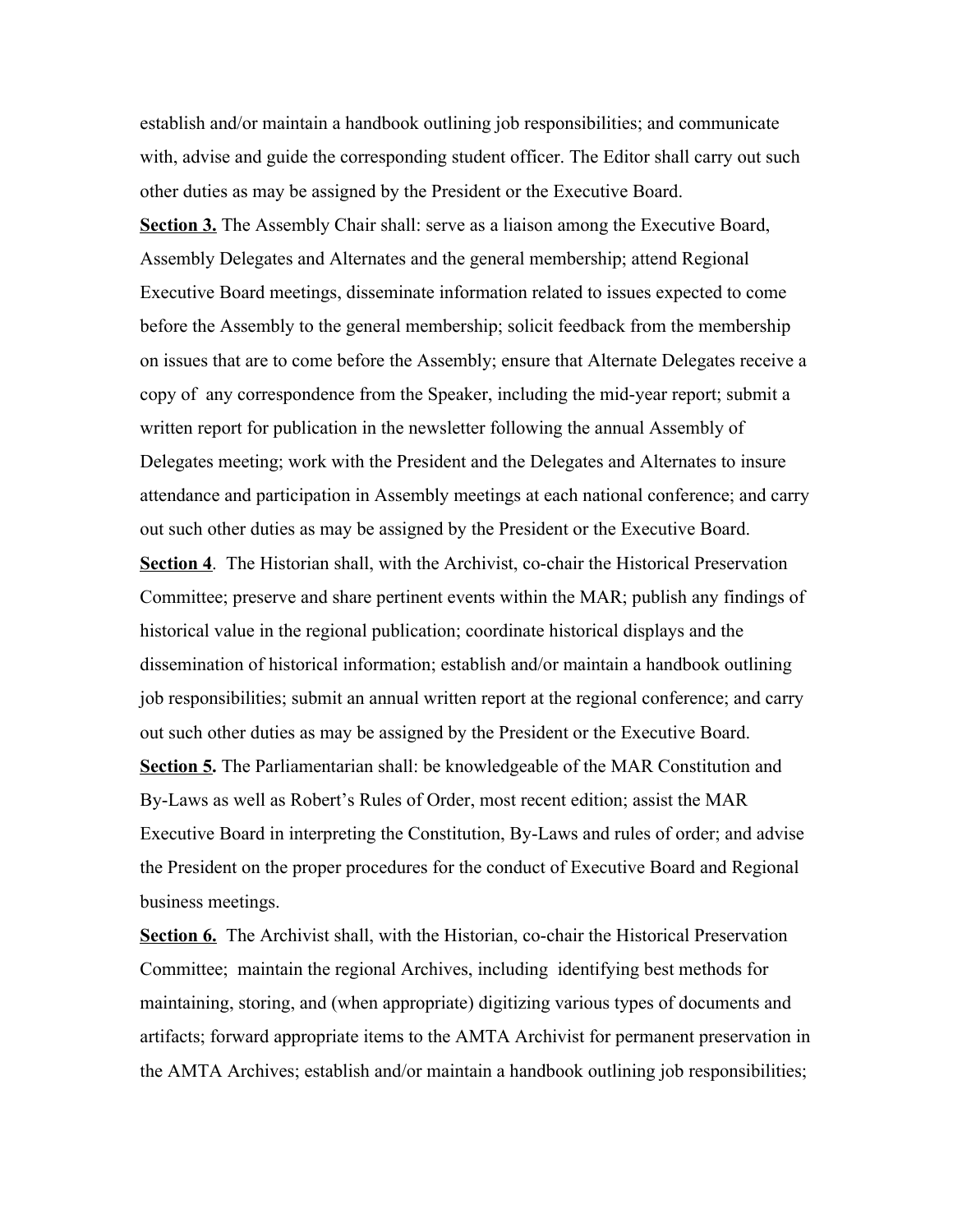submit an annual written report at the regional conference; and carry out such other duties as may be assigned by the President or the Executive Board.

#### **Article V - Appointed Positions**

Appointed positions shall consist of the following: Public Relations Representatives, Members of the MAR Government Relations Committee, Continuing Education Coordinator, Regional Event Planner, and Assistant Editor, should one be needed. Specific duties of each position shall be defined and assigned by the President and/or the Executive Board. The Region will maintain handbooks delineating the current duties of each appointed position.

#### **Article VI - Elections, Terms of Office, and Vacancies**

**<u>Section 1</u>.** A Nominating Committee consisting of the Immediate Past President, who will serve as chair, and five (5) professional regional members representing five (5) different areas of the Region shall be appointed by the President with the approval of the Executive Board

**Section 2.** The Nominating Committee shall draw up a slate of consenting candidates for each elective office to be presented, along with respective biographical information, to the general membership at the annual regional conference or via special election procedures as specified in the Bylaws, Article VI, Section 5. The Committee shall make every attempt to present at least two (2) candidates for each elective office. They shall also draw up a slate of at least twice as many nominees as there are designated positions for the Assembly of Delegates. Additional nominees of consenting candidates for elective offices shall be accepted from the floor at the annual regional conference or via special election procedures as specified in the Bylaws, Article VI, Section 5.

**Section 3.** All elections shall be held by secret ballot. For regular elections, ballots will be distributed no later than two (2) weeks following the conclusion of the annual regional conference. All nominees shall be listed on the Region's website with accompanying biographical information. For each office, the nominee receiving the greater or greatest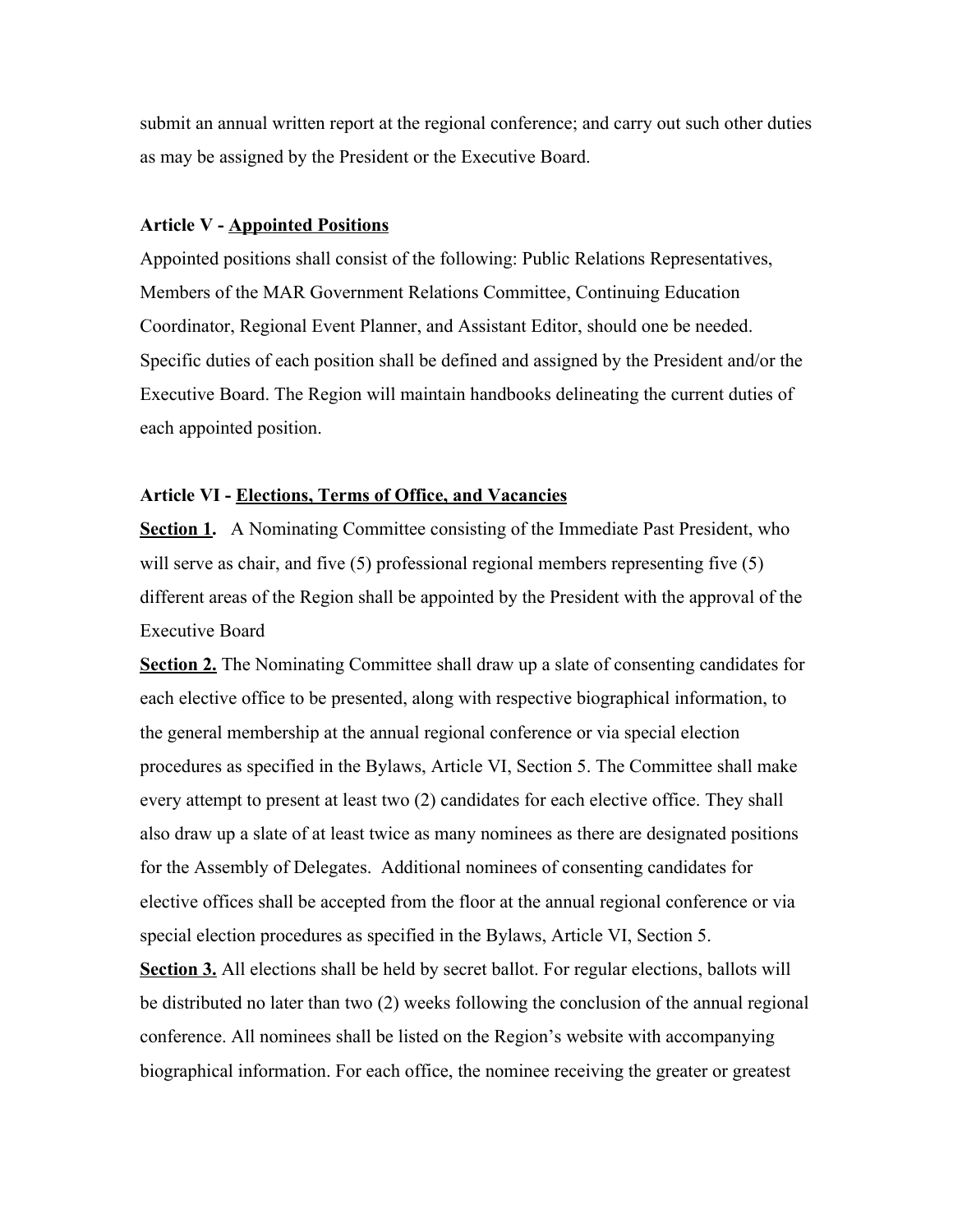number of votes shall be considered elected. In the event that this greater or greatest number is a tie, the members of the outgoing Executive Board shall cast a deciding vote. This shall apply to tie votes for the Assembly only when the tie would result in (a) one candidate serving on the Assembly and the other serving as an Alternate; or (b) one candidate serving as an Alternate and the other not being included as an Alternate. Ties within the list of Alternates shall be ranked and called at the discretion of the President. The Chair of the Nominating Committee shall present the results for publication in the first edition of the official regional publication following the election and shall notify AMTA of the election results.

**Section 4.** Should a vacancy occur in an elective office, which is not filled through regular succession of that office, the President shall appoint someone to fill that position until it is filled by regular or special election, as specified in the Bylaws, Article VI, Sections 2, 3, and 5.Should a vacancy occur in the Immediate Past President position, the President will appoint someone to fill that position for the remainder of the term with preference being given to former Past Presidents.

**Section 5.** A special election will be completed within four (4) months of the vacancy of an elective office, which is not filled through regular succession of that office, as specified in the Bylaws, Article VI, Section 4. In the event a special election is held between conferences of the Region*,* the nomination and election shall be conducted via electronic media as follows: The Nominating Committee will present a slate of nominees to the members. In the two (2) weeks that follow, members may nominate additional consenting candidates. Ballots will then be distributed within two (2) weeks following the end of the nomination period. When a special election is held during a regional conference, should only one nominee be identified by the end of the final business meeting of the same conference, the members present can vote for the one nominee, thereby suspending the ballot process.

**Section 6.** Votes for Assembly Delegates will be tabulated and nominees will be ranked from highest to lowest. Primary Delegates will be those receiving the highest number of votes. Alternate Delegate positions will be filled from the remaining nominees in rank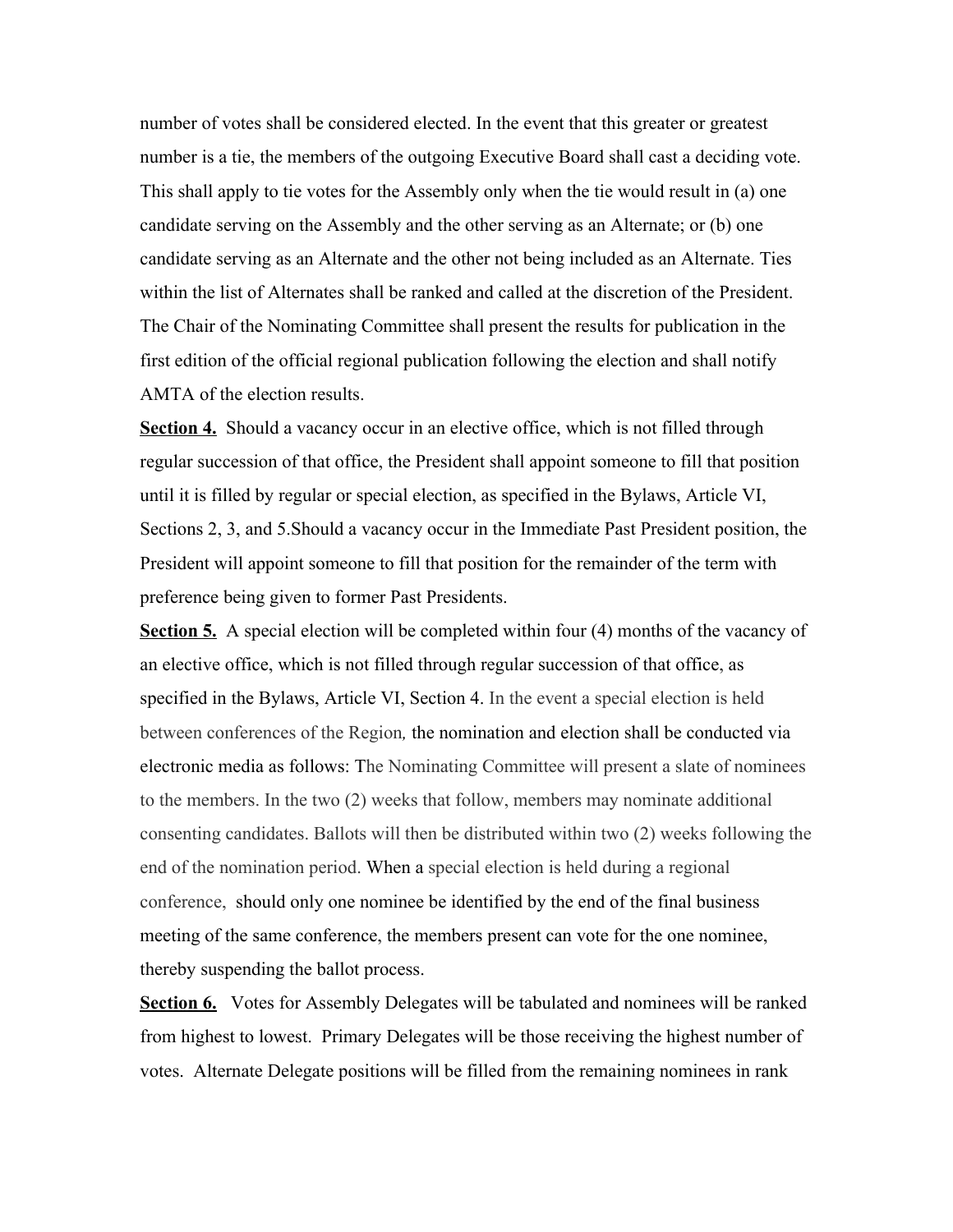order until all positions have been filled. In the event of a tie for the final Assembly position, the members shall cast a deciding vote. The Chair of the Nominating Committee shall present the results for publication in the first edition of the official regional publication following the election and shall notify AMTA of the election results. **Section 7.** All elected officers except the Treasurer, Treasurer-Elect, Student Affairs Advisor and Assembly Delegates shall commence office at the conclusion of the summer transition meeting and continue for a term of two (2) years or until the next subsequent election. The incoming President shall be formally introduced at the closing session of the annual spring conference. The Treasurer's and Treasurer-Elect's terms will commence with the start of the new fiscal year following the election. The Assembly Delegates' term of office will coincide with the terms of the national officers.

**Section 8.** The President and President-Elect may not hold the same office for more than one (1) consecutive term.

**Section 9.** Removal of an officer shall be dealt with as stated in Article XIII-75, Trial of Members of Societies in Robert's Rules of Order.

#### **Article VII - Assembly of Delegates**

**Section 1.** The Regional Delegates elected to the AMTA Assembly of Delegates shall attend all business meetings of the Assembly and represent the interests of the Region. **Section 2.** Delegates and Alternates shall commit themselves to attendance at all regional business meetings, as well as regional and national conferences during their term of office. If a Delegate cannot attend a national conference, he/she shall inform the Assembly Chair at least one (1) month prior to the conference so that the Assembly Chair may ensure that an Alternate attend in the Delegate's place. The Assembly Chair may at the time of the annual Assembly of Delegates substitute an active Mid-Atlantic member for an absentee Delegate or Alternate.

**Section 3.** The Delegates and Alternates shall be elected by secret ballot as outlined in Article VI, Section 3. In odd-numbered years, the Assembly Delegates and Alternates shall elect one Delegate to serve as Assembly Chair in an email vote coordinated by the Immediate Past President within one (1) month following the annual AMTA conference.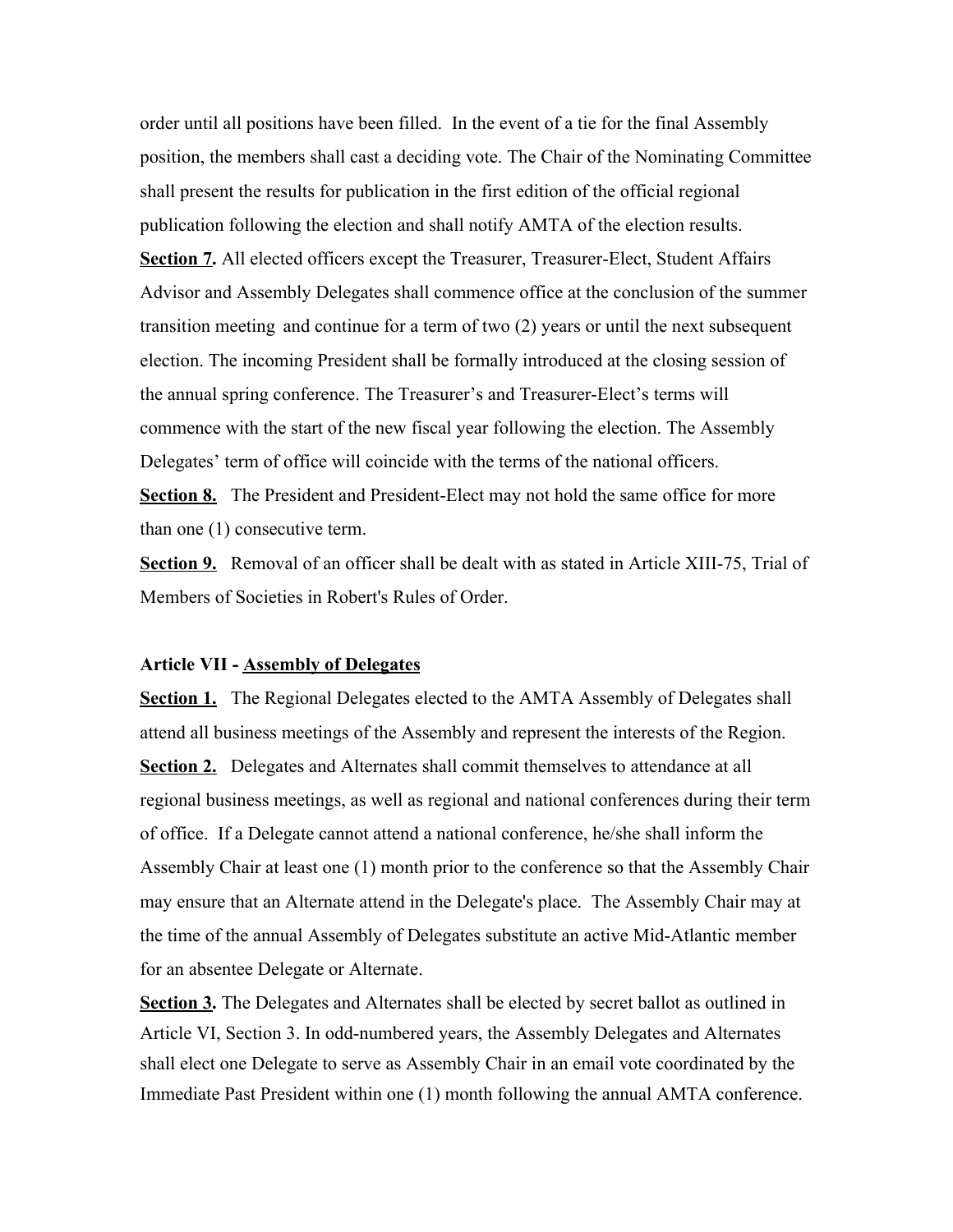Current voting members of the Executive Board, as well as Alternate Delegates, shall be deemed ineligible to serve as Assembly Chair.

**Section 4.** The term of office for Regional Delegates shall be two (2) years.

# **Article VIII - National Standing Committees and Boards**

**Section 1.** The National Standing Committees are: Academic Program Approval Committee, Association Internship Approval Committee, Clinical Practice Networking Committee, Continuing Education Committee, Diversity and Multiculturalism Committee, Government Relations Committee, International Relations Committee, Interprofessional Collaborative Resources Committee, Membership Committee, Professional Advocacy Committee,Reimbursement Committee, Research Committee, Standards of Clinical Practice Committee, Technology Committee, and Workforce Development and Retention Committee.

**Section 2.** The National Boards which include regional representation are the Judicial Review Board and the Student Affairs Advisory Board.

**Section 3.** Representatives to each of these committees and national boards shall commit themselves to attendance at all national meetings, which occur during their terms, perform the functions of the committee, and submit a report to the National Services Council Chair prior to each Regional Executive Board meeting and at the regional conference.

**Section 4.** The representatives to the national standing committees and the Judicial Review Board shall be appointed for a two (2) year term by the President with the approval of the Executive Board. Representatives may be reappointed at the President's discretion.

**Section 5.** Prospective appointed committee and council members shall submit a short biography to the Executive Board for consideration before approval.

# **Article IX - Regional Committees and Auxiliary Organizations**

**Section 1.** Members and duties of the Nominating Committee are set forth in Article VI of the Bylaws.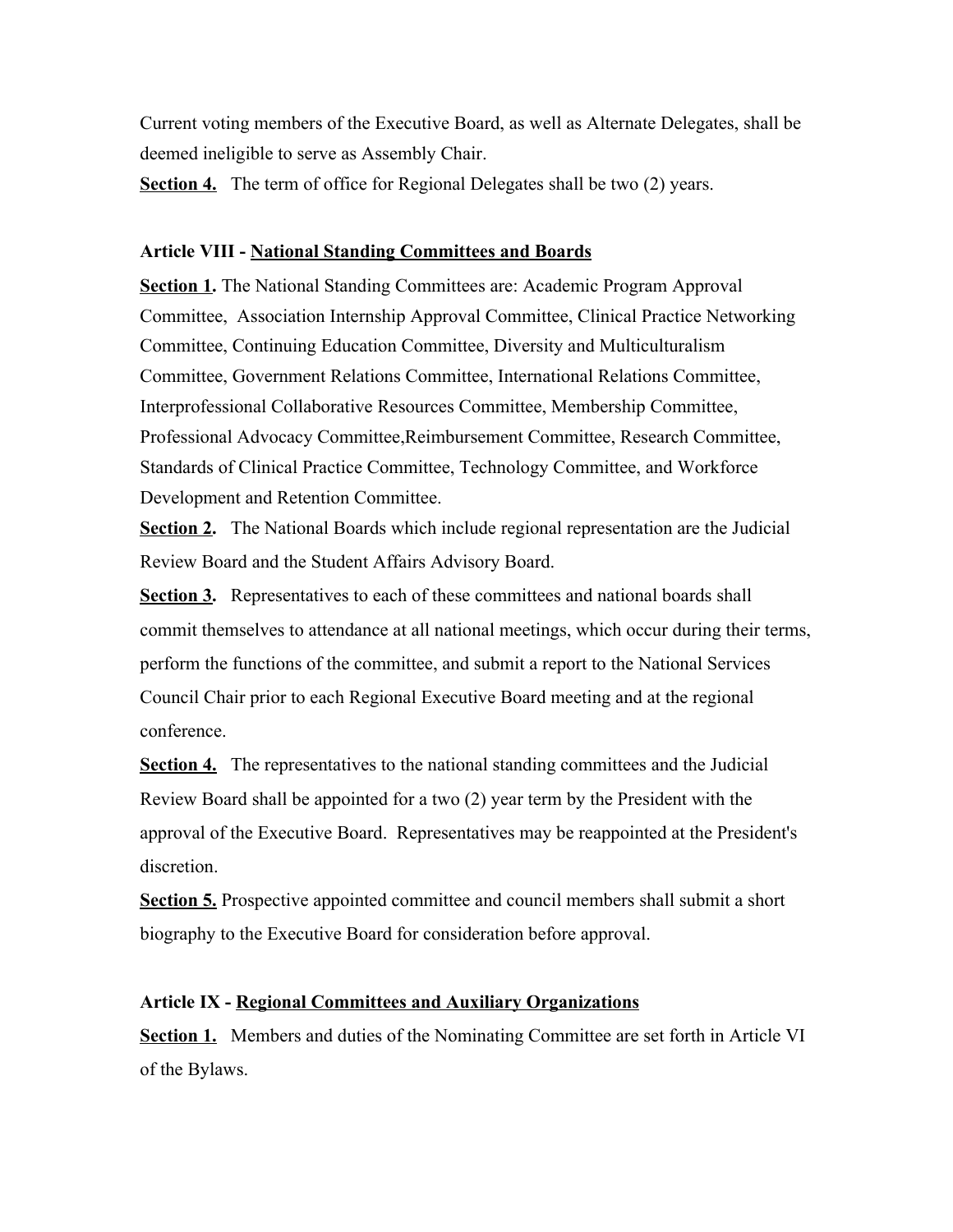**Section 2.** The Finance Committee shall consist of the Treasurer, who shall serve as chair, Treasurer-Elect, President, President-Elect, Past President and at least one (1) member from the MAR. Duties of the Finance Committee shall be to make recommendations to the Executive Board regarding fiduciary responsibility of the financial resources held by the region; to assist the Treasurer in the construction of the proposed annual budget; and to assist the Treasurer in developing and maintaining fiscal policy recommendations to the Executive Board.

**Section 3.** The Public Relations Committee shall consist of the Public Relations Chair and a minimum of three (3) members of the MAR. Duties of the Public Relations Chair are specified in the Bylaws, Article III, Sec. 9. Duties of the Public Relations Committee members are to assist the Public Relations Chair in carrying out his/her duties.

**Section 4.** The Government Relations Committee shall consist of the Government Relations Chair, Government Relations Chair-Elect, and the Chairs of the State Task Forces within the MAR. Duties of the Government Relations Chair and Government Relations Chair-Elect are specified in the Bylaws, Article III, Sections 10 and 11. Duties of the Government Relations Committee members are to participate in AMTA national advocacy activities and assist with the implementation of the AMTA and CBMT State Recognition Operational Plan within the MAR.

**Section 5.** The Research committee shall consist of the MAR Representative to the AMTA Research Committee, who shall serve as chair, and five (5 members of the MAR with expertise in music therapy research. Members to this committee will be appointed by the President with approval from the Executive Board. Duties of the Research Committee shall be to serve as a resource for the MAR members interested in carrying out research projects; to submit research articles to the regional newsletter; to sponsor the Research Poster Session at the annual conference; and to sponsor research related activities.

**Section 6.** The Historical Preservation Committee shall consist of the Historian and Archivist, who shall serve as Co-Chairs, the Immediate Past President, a student representative, and other members deemed necessary by the Co-Chairs. Duties of the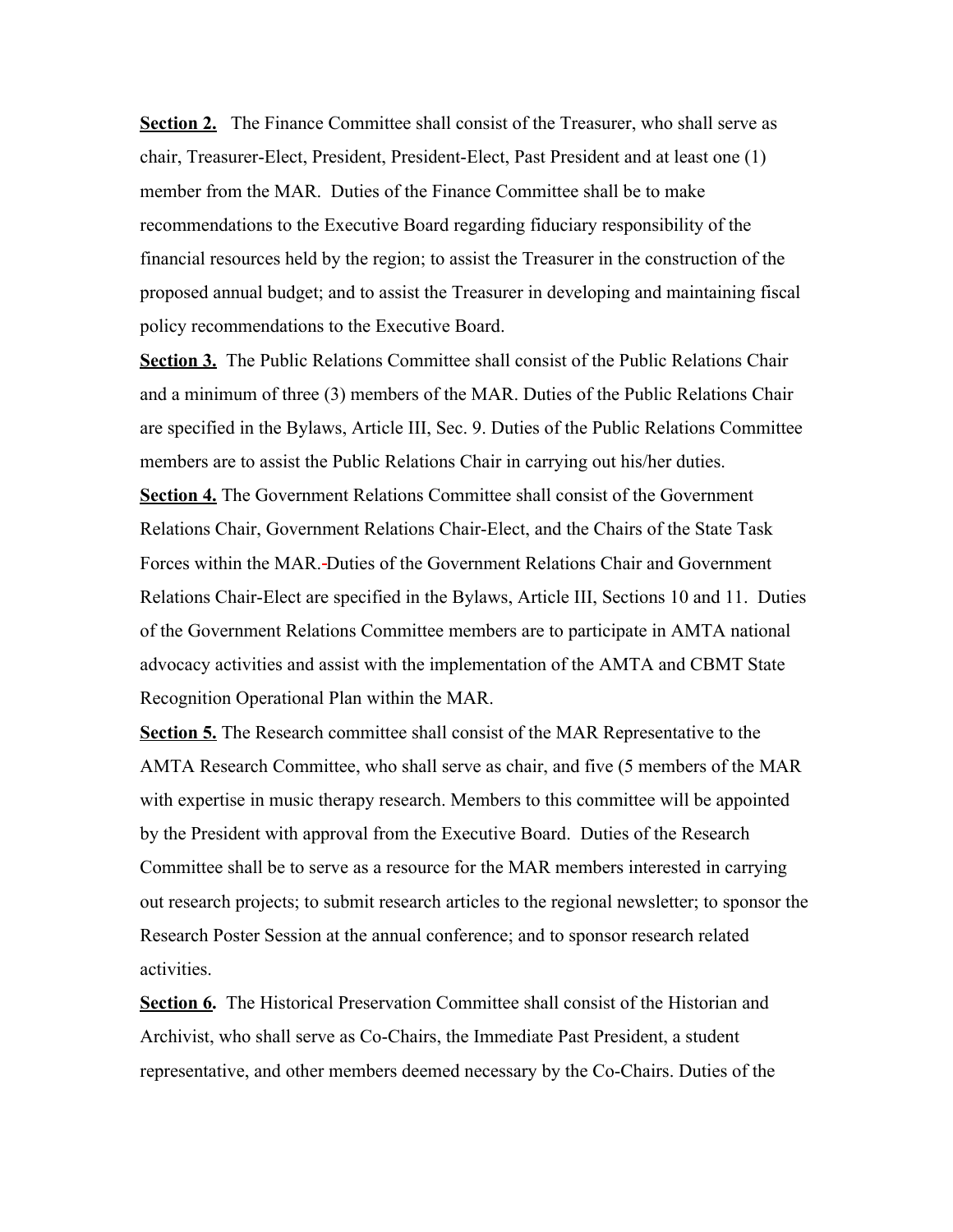Historical Preservation Committee are to serve as a resource for MAR members interested in historical research; submit articles to the regional newsletter; coordinate the presentation of historical sessions at the annual conference; prepare and exhibit archival materials at the MAR booth and AMTA and MAR conferences; and support and assist the Archivist in obtaining and preserving items for the Regional Archives.

**Section 7.** The establishment of auxiliary organizations is authorized by the Executive Board. Each of these organizations adopts the purposes and goals of the MAR, agrees to conform to the Bylaws of the MAR, and submits a copy of its constitution and/or bylaws to the Executive Board for formal approval. The relationship of such organizations to the MAR may be defined from time to time by the Executive Board.

**Section 8.** The Mid-Atlantic Region Association for Music Therapy Students (MARAMTS) is the official student organization of the MAR and will conform to the requirements for auxiliary organizations as specified in the Bylaws.

#### **Article X - Special Interest Groups and State Associations**

**Section 1.** Members of the Mid-Atlantic Region may petition the Executive Board for recognition as a Special Interest Group for reasons of professional development in specialized areas of clinical practice. Members desiring to form a Special Interest Group (SIG) must present a request in writing from five (5) members stating the specialty area involved, the need for the SIG, and the educational and professional goals for the SIG. SIGs may request special programming for the annual conference and/or offer workshops and symposia in their field of specialization with the approval of the Executive Board. **Section 2.** Members desiring to form a State Association of the MAR must present a request in writing, a copy of their Constitution and Bylaws and a current roster to the MAR President. These documents must be re-submitted when changes are made. **Section 3.** SIGs and State Associations may request special programming or meetings for the annual conference and/or offer workshops and symposia in their field of specialization with the approval of the Executive Board. Recognition is contingent upon an affirmative majority vote of the Executive Board.